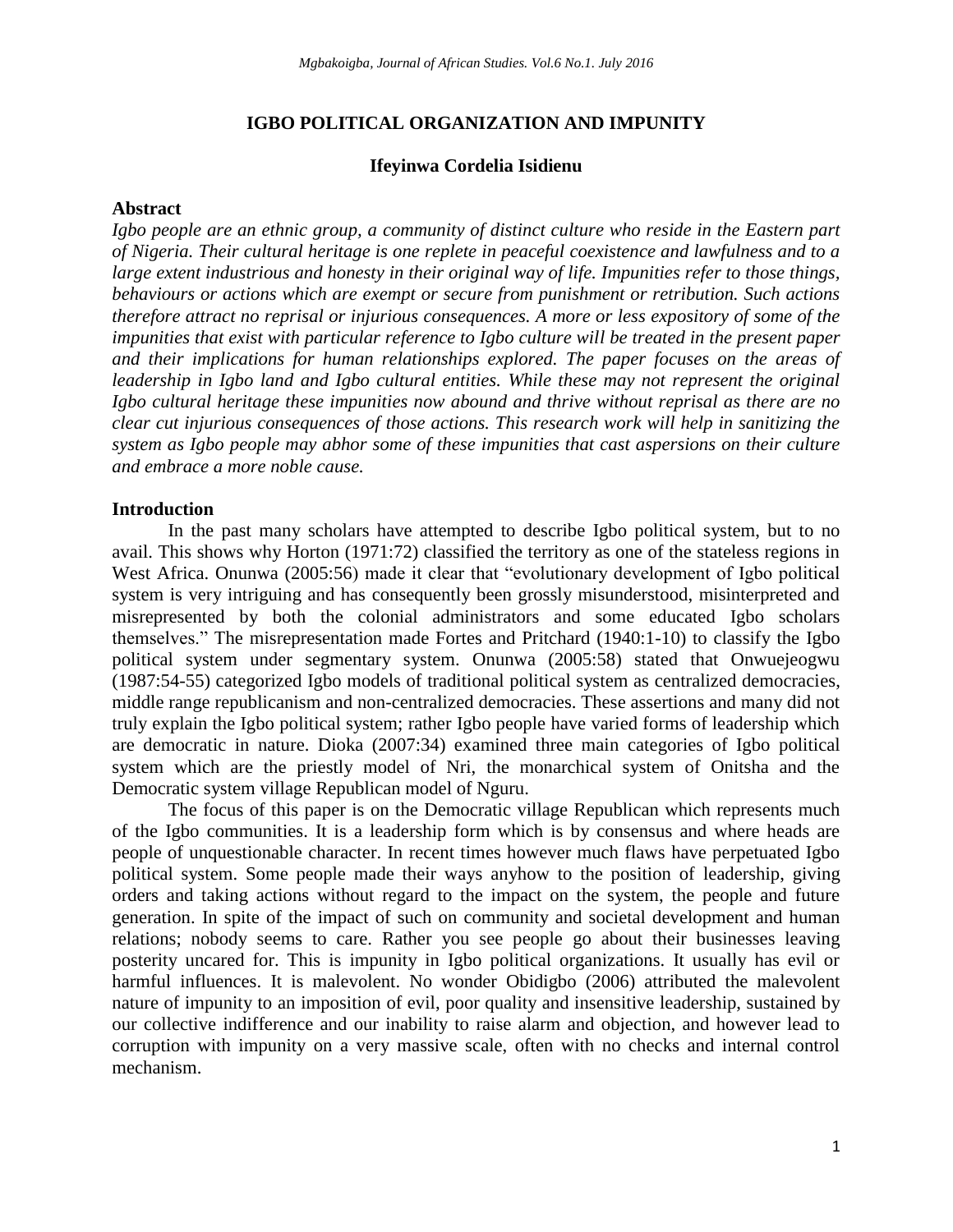Impunity coupled with unconcerned and nonchalant attitude of the people is dangerous in human society. It is based on this that this paper sets out to examine the political organization in Igbo land, exposing the implications of prolonging the existence of the culture of impunity and dangers in human relationships.

# **Impunity**

All aspects of people's lives have rules and regulations that guide it. People of the same cultural backgrounds behave and do things the same way as their culture stipulates. People honour their culture and frown at those who are characterized by deviating from an expected social standard. It was observed that in recent times some people are known to flout the existing rules and regulations without recourse to its effect to human relationship and future generation. To worsen the situation, they act with impunity believing that nothing will happen.

Impunity can be defined as immunity or exemption from punishment or retribution. It refers to freedom from any injurious consequences of one's action or behaviour. Impunity is an offence that should ordinarily demand punishment but is faced with no fear of punishment but instead the person goes about his business. Impunity is traced to Latin words "im" which means "not" and "poena" meaning "punishment". Impunity therefore means freedom from punishment.

# **Political System in Igbo Land and the Culture of Impunity**

It is true that Igbo people did not organize themselves under one leadership as seen in some other communities such as Yoruba, Hausa, Edo etc, but they have their own style of leadership peculiar to them. Igbo people organize themselves based on sub origins called towns. Isichei (1974) averred to this fact when she declared that Igbo people rule themselves in towns and in a democratic manner that abhors autocratic leadership. The nature of democracy practiced in Igbo land takes cognizance of everybody's opinion. Consensus must be reached before decision is taken on an action to be carried out. Okodo (2006:40) quoting Taiwo and Olaniyan (1974:348) observed the decentralization of the administration of the Igbo people as

Families and lineages who belong to the same kindred usually associated and formed what we may call the village groups, the village manage its own affairs. The village groups were held together by no central or coordinating authority. Each of them was linked not political but by social ties to the units around it. The institution of chieftaincy has firm root of recognition among the Igbo people. Religious leaders, warriors, heads of villages combined to carry out the administration of the village…

As far as Igbo leadership is concerned, there was no centralized system of leadership. Igbo people organized themselves in families, kindred, villages, and towns. However, the head of the family is the eldest man of the family, other stages of this organization also held the eldest people as the heads or, on the other hand ,any other person who was deemed worthy amongst all as the head. According to Ogbalu (2006:20-21)

There was an Igbo nation only in the sense that there was a people who spoke the same language, had the same custom, tradition, religious belief, economic and social system who inhabit a geographical area… there had never been any central government, institution or authority running throughout the whole land. Each town comprise of several autonomous in every respect…each town comprise of several villages and each village of a number of families called "umunna."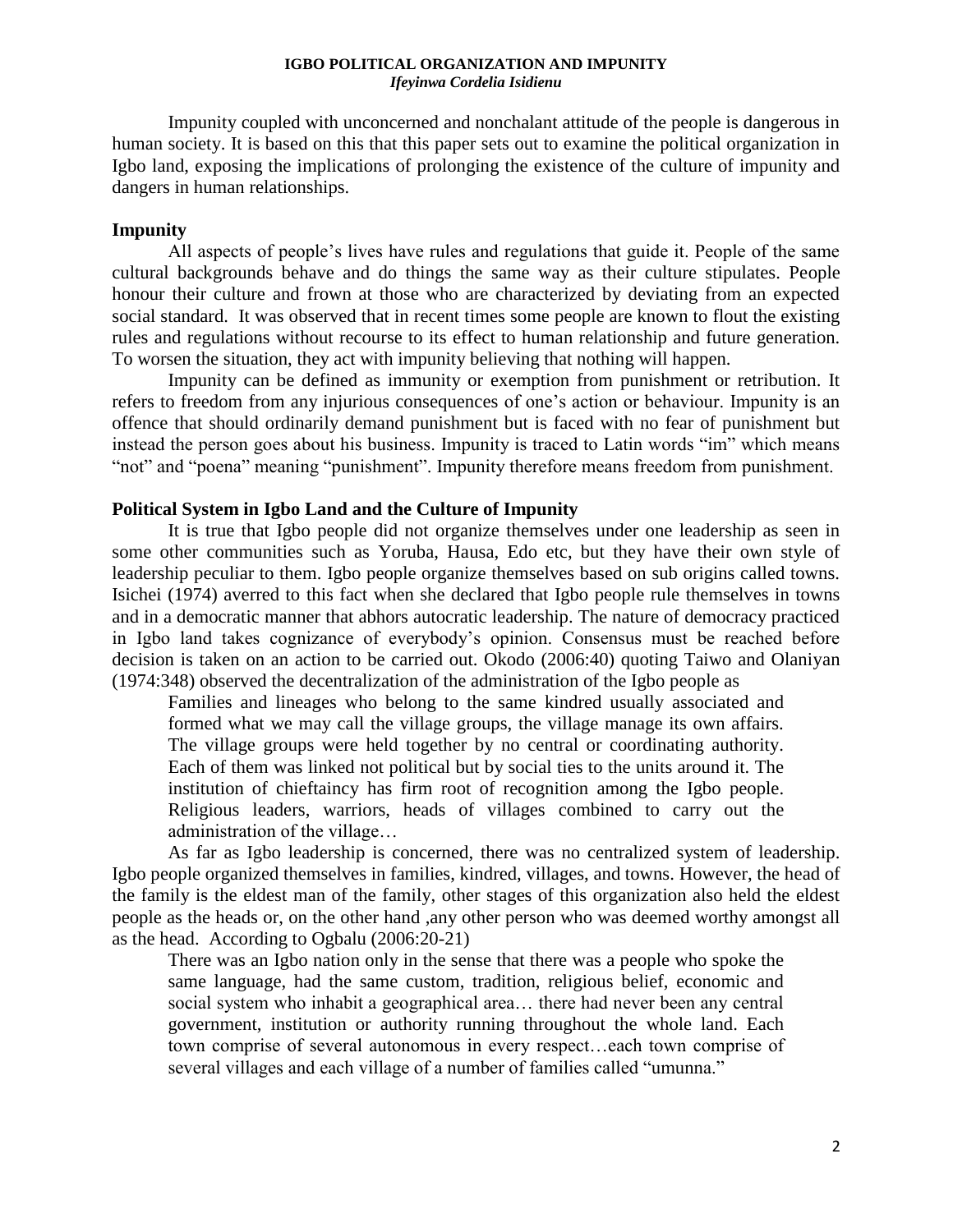Each community had its customs and traditions which guide the activities of her members. They did not owe any obligation or allegiance to anybody or group. They do things the way they felt that will serve the interest of the members of the community, they have full control of their judicial, social, religious and economic institutions. Okodo (2006:40-41) recognized that "this invaluable democracy of the Igbo is reflected in various political groups by which the Igbo land is governed in groups. These groups have their rules and regulations; they try cases for their members, contribute towards the developments of their members and communities." Such groups are titled men, heads of different units, age grades, secret societies, etc. These groups still functions today in Igbo political system. However, the problem is that leadership in Igbo land is weakening rapidly. This is attributed to the many aspects of culture of impunity. The culture of impunity can be summarized thus

 …impunity keeps alive the atmosphere of repression throughout the society by denying survivors access to the truth; impunity conditions the historical interpretation of the repressors and denies the necessary acknowledgement and reparations for victims and survivors. CULLED FROM THE INTERNET

Of course, the author earlier stated that impunity means the absence of legal justices, the protection of the perpetrators mainly assured by certain mechanisms such as impunity law etc to avoid prosecution.

#### **Family**

Family is the smallest unit of political organizations in Igbo land. Basically family to an Igbo man means a lot. It encompasses all that have blood relations, and quite different from the western idea of family. Those in a family set up include the man, wives, children, parents, brothers and sisters, cousins, nephews, grandparents, grandchildren, in-laws or any other person that might have any blood relationship to them. The father is the head of this unit, assisted by the mother. Dioka (2007:44) hit the nail at the head when he stated that "the man is the family spokesman, and naturally enjoyed enormous power and authority. He must be consulted on issues relating to the family property." Although he is the head, he does not administer his powers by force. Family meetings are usually organized on issues that concern the members of the family. Agreement is also reached before any action is taken. The authority of the father is explained by Kanu (2015:320) when he stated that:

The father was the leader of the household and was in possession of the family *ofo*; which is the symbol of authority, justice, law and uprightness. The father was responsible for directing the affairs of the family, however, it was done in consultation with his sons and wives.

The father ensures that every member of the family gets what is his rightful own by way of inheritance. He will share land and other properties equitably to his sons. He ensures that his family is united in love and togetherness. Also, Igbo people believe in hard work and good moral standard, and so they train their children in like manner. Every Igbo man also believes that he owes much to his family members; for this reason, after he has attained a reasonable level in the society he loves to train others and still have the interest of all the members of the family at heart.

However this long standing culture is fast dying off. Most people in their various families are becoming so much self-centered. It is hard in Igbo land for someone to neglect his family members especially his parents at their old age. It is not out of place, due to lack of resources for persons to select one or two in the family and train. Siblings also contribute resources together in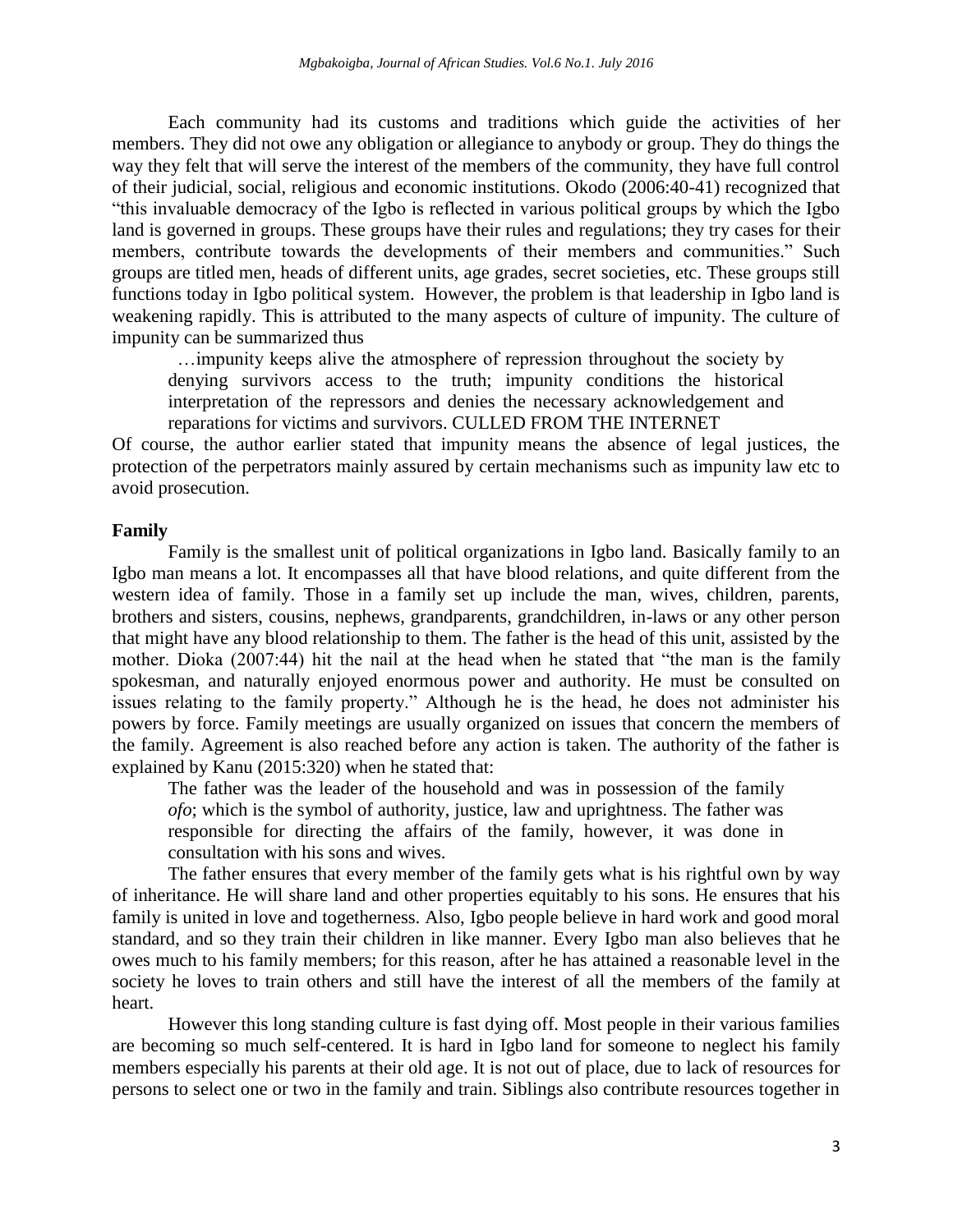the training of a member of the family, that after, he will help in training other members of the family but later he disappointed. Ogbalu (2006:8) affirms that "individualism incidental to western civilization has however made some inroad in this aged-longed tradition." The tradition of one being his brother's keeper is being weakened by selfishness.

At the demise of the father who is the head of the family, the eldest son takes the mantle of leadership and assumes the role of the father. However in some cases recently, the eldest son sees his position as an opportunity to intimidate, oppress his family members thereby perpetuating all kinds of impunity. He will ignore the equitable manner Igbo people observe in sharing property and other things, by ignoring the acceptable rules related to inheritance. He will claim the "obi" which is his fair share in the family house and also claim the "mkpuke" which is the fair share of the last son. As if this was not enough he will go further and take a greater portion of land in the family land and even sell some without consulting the other siblings. That is impunity and it is growing in an alarming rate and causing other unwanted behaviuors. For instance Okodo (2006:40) cited that

One example is the case of the oldest son of a dead man who sold his father's piece of land to fund the old man's funeral ceremony without due consultation with his younger brothers. Although he used the influences of the law enforcement agents to fight his brothers,… The offence of the eldest son is that he went autocratic by selling the piece of land belonging to him and his brothers.

In the Igbo man's concept of democracy, everyone is important. Therefore people must be consulted in the matters that affect them for the interest of peace and tranquility. The implication of the aforementioned action is division which generates hatreds; and which have far reaching consequences, people have known to have poisoned and killed their siblings. Others to have done other secret things in retaliation and to punish the actors.

### **Kindred**

The kindred are made up of different families. People from the same kindred see themselves as relations. They can never have conjugal relationship or marry themselves. Olisa (2002:221) also affirms that "a kinsman shall never sell a kinsman, nor give false witness against him, nor abandon him in time of trouble." People from the same "umunna" have the obligation of protecting themselves. It is an abomination to be an accomplice against your fellow "umunna" because he is your brother. They speak with one voice. The head of the kindred is the eldest man; he is also in charge of the kindred's staff of office (ofo umunna). In most communities the head of the kindred comes from the most senior family within the kindred. He is the mediator between the members of his kindred and the ancestors. He is an agent of peace, unity and justice. According to Kanu (2015:321) referring to Olisa (2002) and Nwosu (2002)

The diokpara presided over meetings, sacrifices, issues of inheritance, settlement of dispute among members of the extended families. In decision making, the diokpara worked in consultation with the other heads of the extended family and constituted the extended family assembly. Decisions were arrived at through dialogue, consensus, compromise, cooperation and consultation.

In the past, the sharing of the inheritance, especially land is done equitably in accordance with the stipulated rules. There must be meetings upon meetings before a consensus is reached on how or mode of sharing the "umunna" land. They may decide that lands will be shared according to need; which means that any male child of the "umunna" who is ready to erect a house will be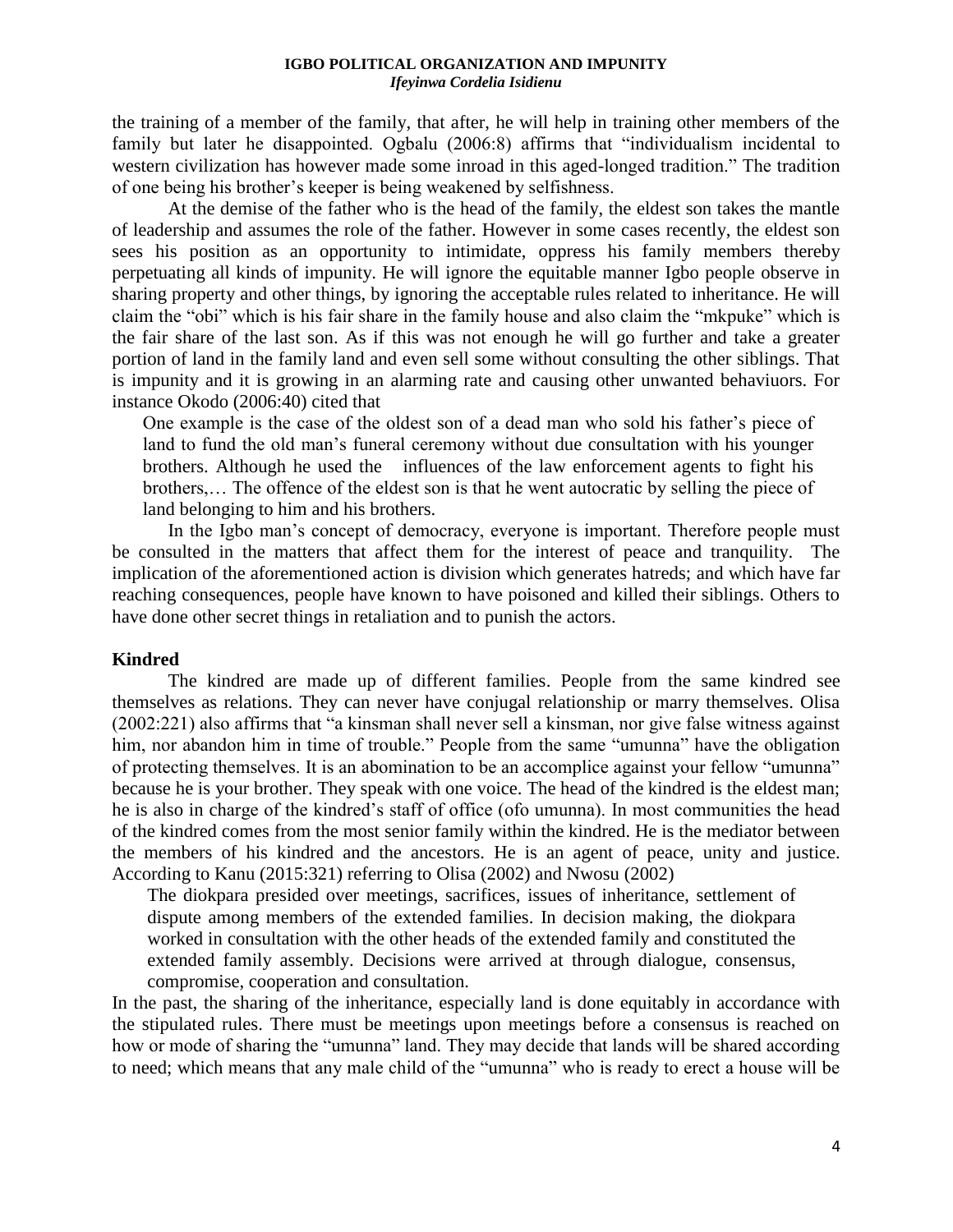allotted an agreed portion of land. He will immediately start his building with the help and encouragement of other members of the family.

On the alternative, the "umunna" may agree to share the land on family bases. By this arrangement each family will take their own land and share among themselves peacefully. However, it has been observed in recent times, with dismay, that most heads of the kindred handled the communal land unilaterally, without consultation to other members of the group. Some of them have gone to the extent of selling the entire land belonging to their kindred without reserving any portion where the younger generation will erect their own houses. As far as these elders are concerned, no one has the right to question their activities otherwise one goes for it (abomination). This is clear case of impunity.

Ojo (2015) speaking on the evil of impunity states that it stares you in the face at every turn. The audacity and brazenness can be sickening, yet it is almost becoming a way of life. Indeed the culture of impunity permeates all facets of our national life. It is almost a norm rather than exemption. Igbo people assert that "aru gbaa afo o buru omenala" meaning literally that when an abomination is perpetuated in a community, it becomes a tradition. It was observed that in many cases those affected by the sell buy land elsewhere for residence. In extreme cases some remain in their cities of abode and refuse to return despite pressures from home.

#### **Village**

Different kindred basically sum up to form a village. Each village has its own village square where they come together for meetings and festivals. The village assembly does not have much difference in organization, roles and modalities with that of the kindred except that it is larger in scope. Ogbalu (2006:12) affirms that "the village assembly settles disputes which the umunna could not settle and is responsible for the defense of the village against thieves, intruders or wild animals." There are rules and laws guiding the activities of each village. Any difficult case that could not be treated by the kindred is referred to the village assembly which is made up of the priest, elders and titled men. Issues are deliberated and agreement reached before actions are taken. Apart from that, rules are made to protect the farm products of their members. They are mainly farmers, so it is not surprising that such laws are enacted. For instance a goat, sheep or any other domestic animal that was left by the owner to destroy crops in people's farms are liable to suffer a punishment for that. The animal could be killed or be seized, by that the owner have to take it back with a fine. There were also laws that guide the sweeping of the village square, market places, stream, etc.

Normally these laws are fast dying. Most people who live in the cities could not allow their wards to join in carrying out these functions especially the sweeping of the village square. The worst part is that, they do it with impunity. For instance when the village youth will be going round to collect fine from absentees, they will quickly lock their gates and totally ignore them. Yet they attend the activities that are done in those village squares. They also do their sports on the village square.

The elders who are the leaders will not talk because the parents of the culprits are well to do. Either they would not want to lose certain favours they gain from them or for fear of even being thrown into police custody on framed up charges. Miller (2011) made the observation that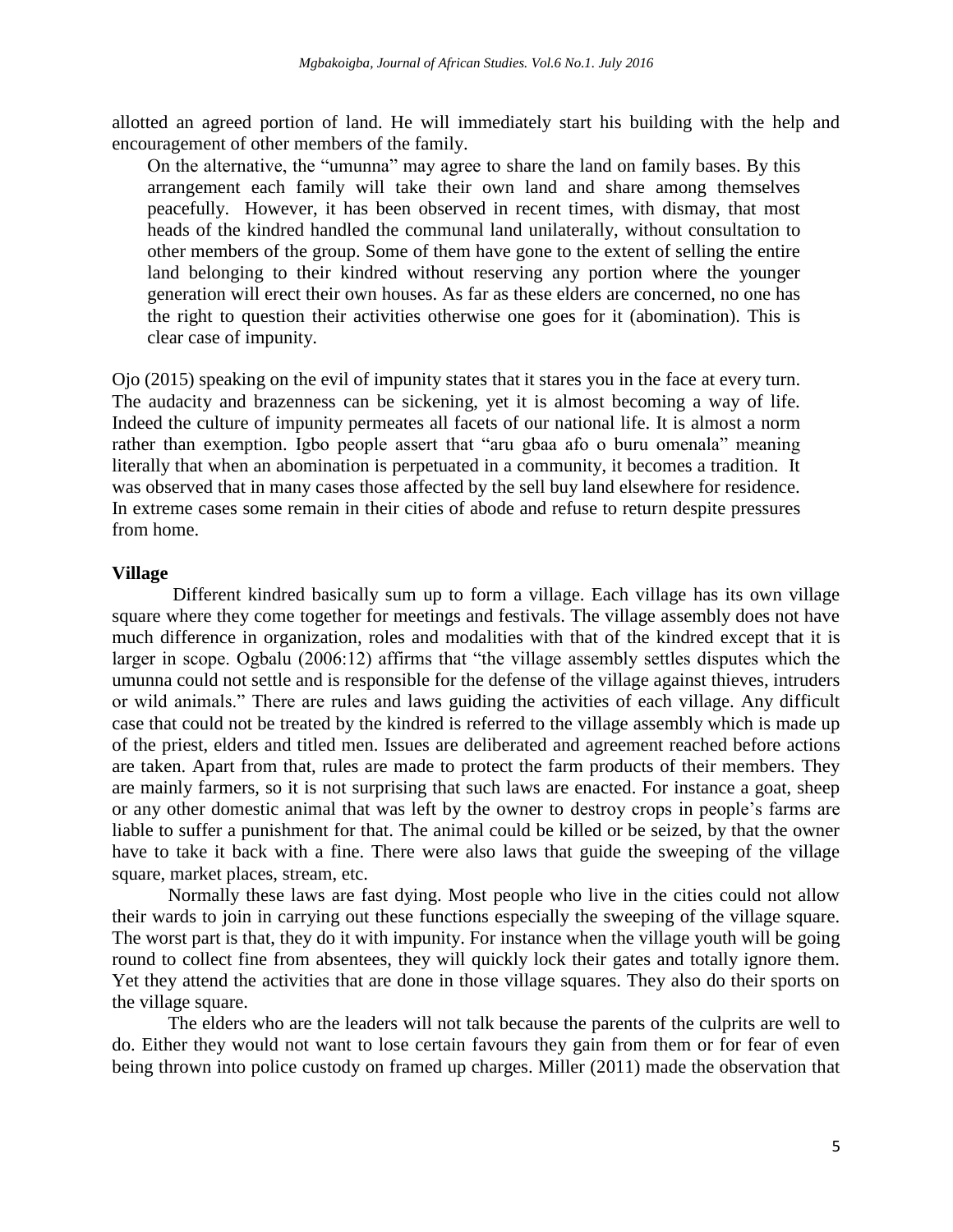"what in some way is even more frightening is the way the culture of impunity appears to be working to silence the voices of many."

## **Town**

Town level is the highest political organization in Igbo land. A town comprises people from different villages. According to Ogbalu (2006) "it is made up of villages which have a common decent or have come to be one for one reason or the other." Orji (1999:10) asserts that "the government of the Igbo people before the advent of the white man was by consensus, organized in towns, community and family basis."

Towns are bound together by one common interest such as the possession of one common market that is central. In some cases, it is compulsory for every woman in the community to carry wares, no matter how little, to the market. Farm work is usually prohibited on market day. Any violation of such rule attracts sanctions. These measures are taken, to ensure the growth of the market which could also lead to the firmness of the town. Other things that could bind the town together are the possession of one common shrine that is famous, and also the fact that they are living in one territorial background.

Leadership at the town level is made up of people from different villages. Olisa (2002 :223) expressed that "the town assembly is like the village council, an informal body and not a regular constituted executive authority…the summons to meetings is usually addressed to all adults, though sometimes to specific groups, such as age grades or titled men." In the past there were no kings or traditional rulers in Igbo land except in few places where they existed. "the places include Nri, Arochukwu, Aboh and Onitsha" as stated by Okodo (2006:44). Each town has a council which is made up of village heads, ozo titled holders etc. they wield both political and administrative powers and ensures justices to all and sundry. In monarchical towns Okodo asserts that

None of the monarchs in these towns was autocratic because they operated what was more or less a federal system of government. They have representatives who govern parts of their jurisdictions in the respective areas or quarters, the king while in council with their respective village representatives or members of their cabinets, deliberated on various matters concerning the town.

Political organization in Igbo land is republican in nature. Monarch and kingship is not general, and within the areas they existed, they rule by consensus. "Eze" and "Igwe" which has the same connotation as king later gained entry into Igbo land as a result of contact with British system of governance. Since that time, the political system in Igbo land has never remained the same. Kanu (2015:325) observed that

When the colonial authority came, traditional rulers were made warrant chiefs and subjected to the authority and supervision of British political officers. Thus, making them no longer accountable to their people but to the British political officer who appointed them. The result is that they betrayed their own people.

Following the idea of warrant chiefs there was a mad rush to the position of chief. Businessmen, politicians and wealthy individuals in the society fought to buy these positions even with money. Character is no longer emphasized. The way and manner in which the wealth is accumulated does not bother people. Most of these groups of people with their various positions are now the rulers of various communities in Igbo land. They made laws which are draconian and are not challenged by any one because of impunity. This was particularly so when we consider the assertion by Ogbalu (2006:23) when he warned that "Igbo political organization is republican in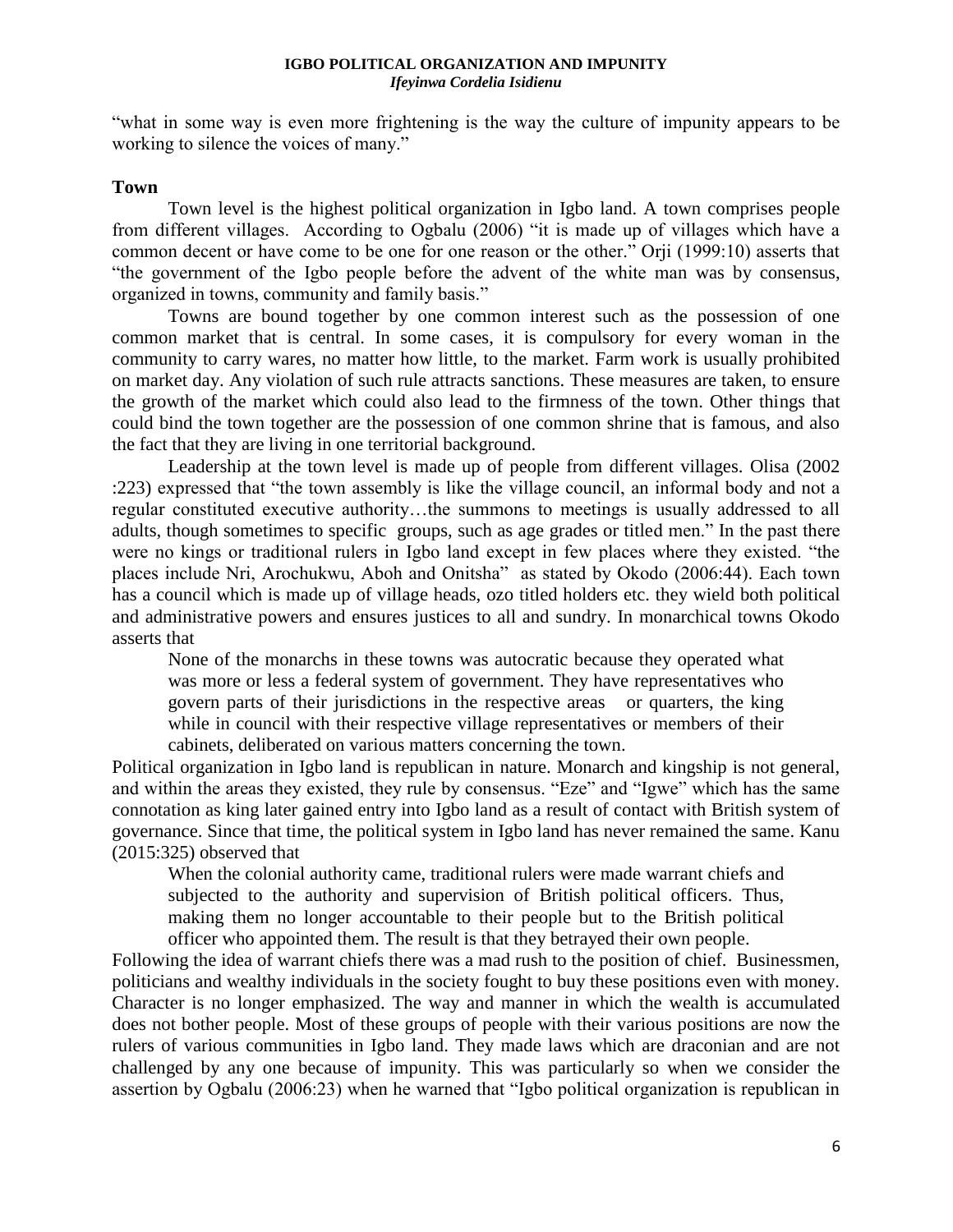every aspect of the word. Monarchy as a form of government was not acceptable to them for they loath subjugation to a single individual however benevolent, powerful or wealthy." Besides Igbo (2012:109) sounds; "regrettably, in the recent times, in Igbo land, there seem to be a paradigm shift in the nature of title names people bear and criteria of selecting worthy awardees." He also stated that this shift has tended towards reckless selections of individuals whose sources of income are basically unknown, but which are unlawful. He sees this situation as a rather unfortunate departure from predominant metaphysical tendencies that carry moral truth.

Certainly, Igbo traditional heads were people of unquestionable character, who have the interest of the people at heart. The recent situation and trend, unfortunately is a great move from sanity and what is morally acceptable. The implication is that the idea of "ezi aha ka ego" which literally means that good name is better than money is gradually diminishing and ceasing in Igbo land. In the present trend, the younger generation will be highly misguided, and then re-direction of value system will be the order of the day. A source rightly observed that "once you make it, you are successful and legitimate. No one cares about what you did to get to the top or become rich. With such a value system which recognizes wealth and office as the standard for judging success or standing in the society."

The recent trend in some Igbo communities is the struggle for traditional rulership. The impunity of having set is now in vogue. It is now a truth that in most communities in Igbo land, there are incidences of having two opposing traditional rulers in one community. This is in spite of the teaching by Ezeamalu (2016) that "it is globally accepted that there cannot be two kings in the same domain as there cannot be two captains in the same boat." The scenario implies a misguided future for the younger generation and posterity. The cliché "a na-azo eze azo," "Chi na-eme eze," meaning literally as does one struggle for kingship position? And it is God who makes someone a king, have become contradicted by such acts.

It was observed that the self acclaimed traditional rulers, have people within and outside the community that support and hail them, they therefore force themselves on the members of the community with impunity. It was also observed that some ambitious Igbo people who live outside their communities, those in diaspora also perpetuate this impunity wherever they may be. The warning goes like this as Ezeamalu (2016) reports

A Yoruba socio-political group, Afenifere Renewal Group, has denounced what it described as an unrelenting desecration of Yoruba culture by the Igbo communities obsession with having a crowned king in Yoruba domain…The Afenifere group said that it's earlier communication to Igbo kings in Yoruba lands "fell on deaf ears"...What use to be is, were development unions and associations of Igbo people living in Yoruba…

### **Town Union**

Town unions are also a recent development in Igbo land. It has become a norm for each community to have a town union president whose duties are to see to the unity and development of the town. Some of these groups have left their agenda to pursue shadows. Instead of uniting their communities, they have become the bedrock of disintegration. It is not far-fetched to notice the power tussle in various communities were two presidential generals emerge side by side at the same town. They are not fighting for the common good of the members of the community, rather for their own selfish interest. It is now perused with impunity. This struggle has led to a number of ills such as burning down people's houses and destroying properties worth millions of naira in the affected communities. Ezeagwula (2012) frowning at the evil of doing things with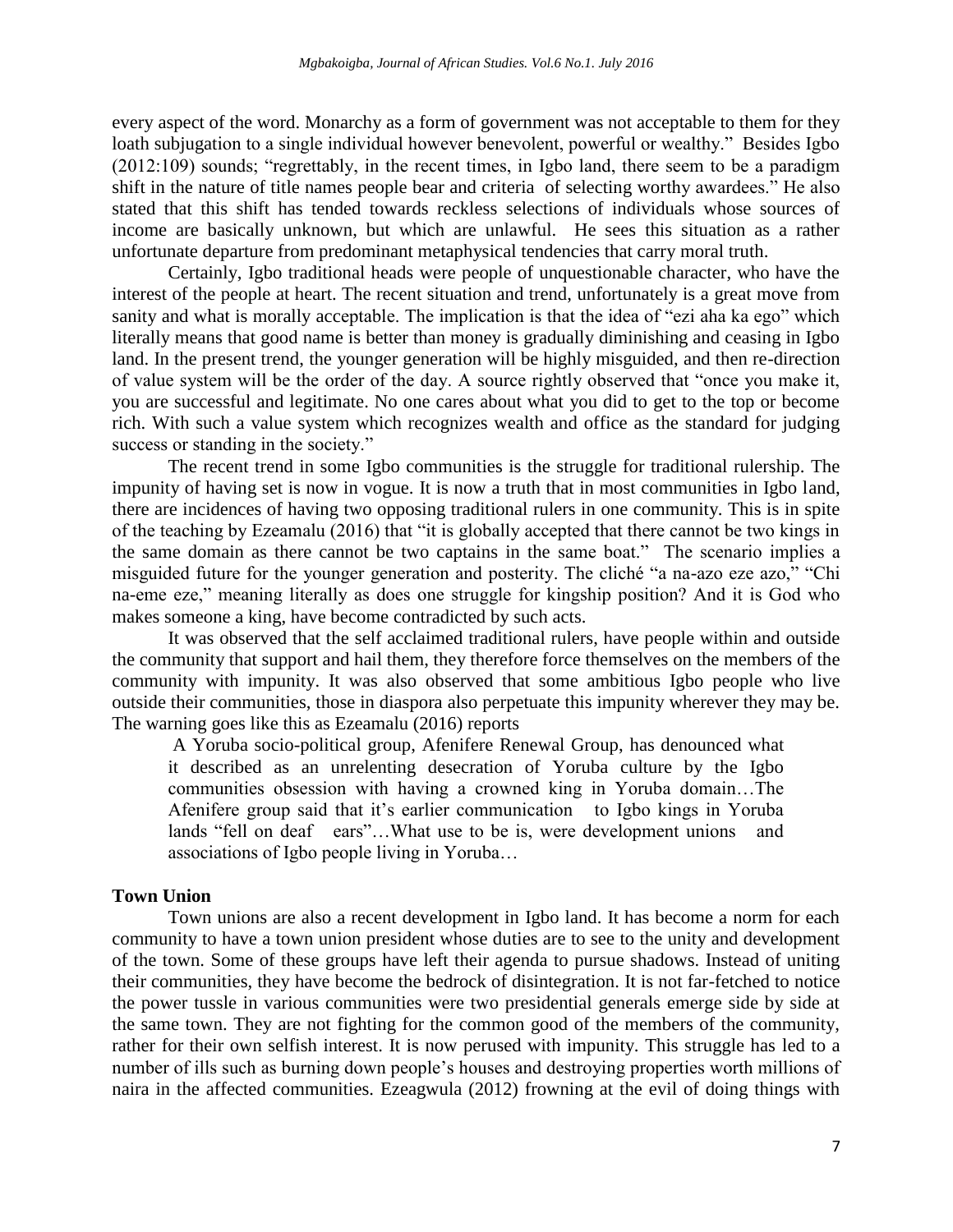impunity stated that "as a matter of fact corruption has got a more dangerous "elder brother" called impunity. The culture of impunity ferns corruption from the high and mighty to the lowest of citizens; impunity has eaten deep into our moral fabrics."

The trend of events seen these days is not what it is used to be. The implication for the younger generation is massive accumulation of wealth by all means. Power tussle, elimination of opponents and working for selfish interest without recourse to the common good and moral justice for which Igbo people were known.

## **Conclusion**

One of the major problems of the Igbo people and community today is the culture of impunity. It is being perpetuated by the new generation of the Igbo man against the wonderful cultural heritage left by our forefathers. It is a paradigm shift from the proper things. It has penetrated different facets of the Igbo man's life, especially in the areas of the manner and mode of leadership. Creating oppression and intimidation on the populace, since there is no fear of reprisal and the perpetuators appear protected in impunity atmosphere of repression which is gradually becoming the order of the day in leadership in Igbo land. People, in retrospect are asking themselves what is now happening to the golden approaches of the past by which the Igbo ruled through consensus, that value which generates from the family setting to the kindred, the village and blossoming finally in town assembly. The Igbo people ruling themselves in towns based on general agreement, acceptance and equity in handling issues is being seriously threatened by impunity. That is because, as time went on some miscreants, people who have no character, began to take laws into their hand, they can seize power, run parallel leadership and force their ways and opinions down the throat of their communities with impunity. It is clear observation that such act does not auger well for the development, and posterity and the legacy is bad.

It is therefore advisable to shun the culture of impunity as this ugly phenomenon leave no good hope for posterity. Frankly speaking, this aspect and new trend should be added to the courses offer by students in the Department of Igbo, African and Asian studies in the School of General Studies for the youth not to emulate these impunities but rather to shun it at all levels.

# **References**

- Dioka, L. C. (2007). "The Political System." In Faluyi, K. and Dioka, L.C.(eds.). *Nigerian Heritage. The Igbo Culture*. Lagos: Rebonik Publishers.
- Ezeagwula, U. (2012). "Nigeria and the Culture of Impunity."www.ugochukwuezenag. Retrieved 13/5/2016.
- Ezeamalu, B. (2016). "Afenifere asks South West Governors, Obas to De-recognise Eze NdiIgbo in Yorubaland." (*Premium Times*. Saturday, May 7, 2016).
- Fortes and Pritchard, E. (1940). *African Political System. London* :Oxford University Press.
- Horton, R. (1971). " Stateless Societies in the History of West Africa." In Ajayi, J. F. and Crowder,M.(eds.), *History of West Africa.* New York: Longman.
- Igbo P. C. (2012). *Elements of Igbo Culture & Tradition.* Onitsha: Elites Publishers.
- Isichei, E. (1976). A History of the Igbo People. London: Macmillan.
- Kanu, I. A. (2015). *African Philosophy.* Jos: Augustinian Publishers.

Miller, C. (2011). The Philippines: The Culture of Impunity.www.catholicworker.or

Obidigbo, K. (2016)."Impunity in Igbo Culture".obidigbo.com.ng Retrieved 8/5/2016.